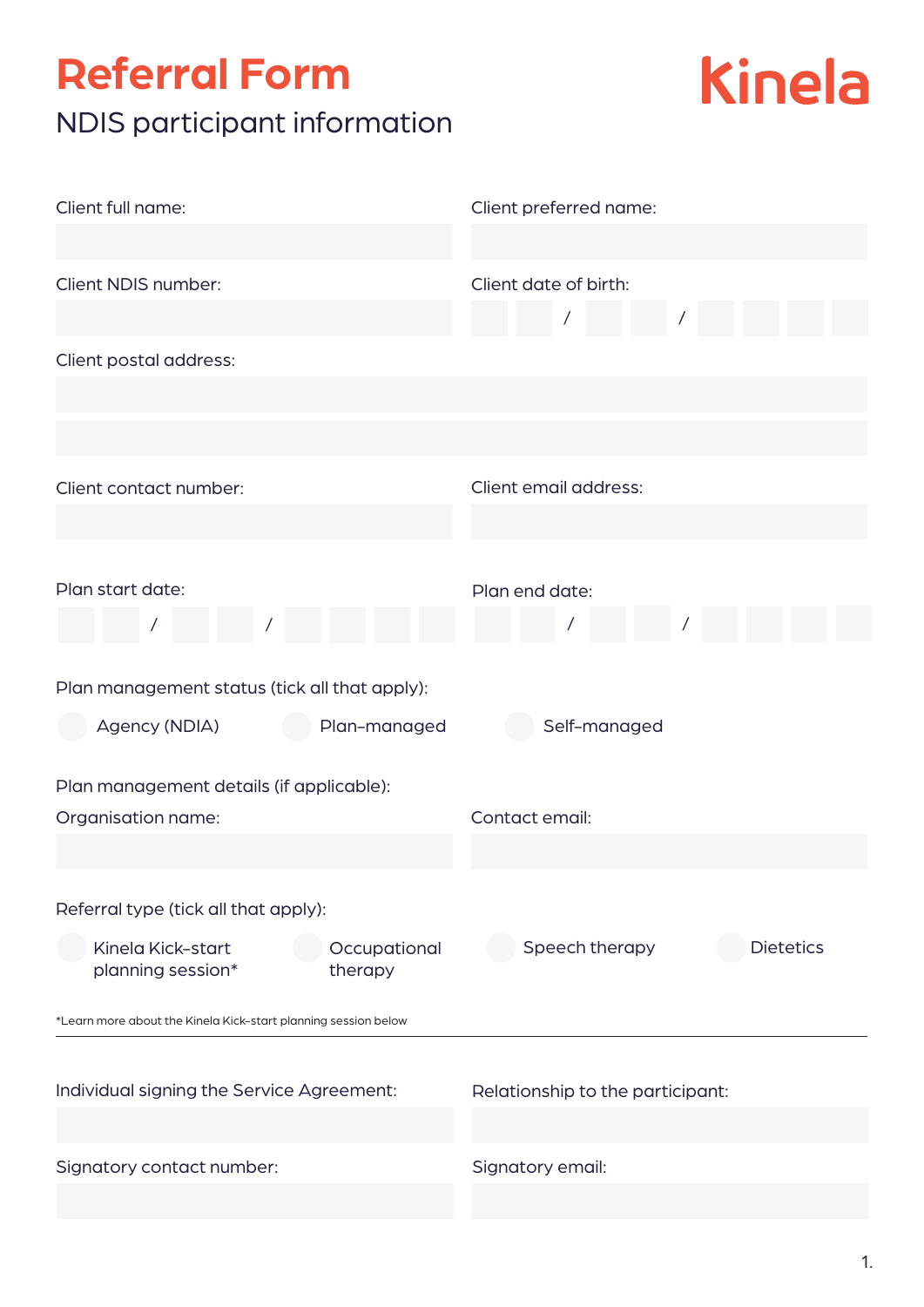## **Health information**

Kinela is dedicated to providing the best possible health outcomes for NDIS participants across Australia. By answering the following questions, you will help us to provide a more effective recommendation for services.

1. Health Goals (e.g. improve health, weight loss or gain, increase independence, improve social skills etc).

|  | 2. Primary disability:                                                                                         |                                                                                                                |               |                       |  |  |
|--|----------------------------------------------------------------------------------------------------------------|----------------------------------------------------------------------------------------------------------------|---------------|-----------------------|--|--|
|  | 3. Secondary disability or other health concerns:                                                              |                                                                                                                |               |                       |  |  |
|  |                                                                                                                |                                                                                                                |               |                       |  |  |
|  | 4. Things you can provide for an assessment?                                                                   |                                                                                                                |               |                       |  |  |
|  | Internet                                                                                                       | <b>Study Chair</b>                                                                                             | Device/Laptop | <b>Support Person</b> |  |  |
|  |                                                                                                                | 5. What is your current living situation? (e.g. living at home, supported independent living, group home etc). |               |                       |  |  |
|  |                                                                                                                |                                                                                                                |               |                       |  |  |
|  |                                                                                                                | 6. Have you experienced any unintentional weight changes?                                                      |               |                       |  |  |
|  | Yes, weight loss                                                                                               | Yes, weight gain                                                                                               | <b>No</b>     |                       |  |  |
|  |                                                                                                                | 7. Has there been a decrease in appetite over the past 6 months?                                               |               |                       |  |  |
|  | Yes                                                                                                            | <b>No</b>                                                                                                      | Unsure        |                       |  |  |
|  |                                                                                                                | 8. Do you know the participants current weight?                                                                |               |                       |  |  |
|  |                                                                                                                |                                                                                                                |               |                       |  |  |
|  |                                                                                                                | 9. Does the participant regularly experience fatigue?                                                          |               |                       |  |  |
|  | Yes                                                                                                            | <b>No</b>                                                                                                      | Unsure        |                       |  |  |
|  |                                                                                                                | 10. Can the participant express what they want?                                                                |               |                       |  |  |
|  | Yes                                                                                                            | No                                                                                                             | Unsure        |                       |  |  |
|  | 11. Can the participant follow instructions?                                                                   |                                                                                                                |               |                       |  |  |
|  | Yes                                                                                                            | <b>No</b>                                                                                                      | Unsure        |                       |  |  |
|  |                                                                                                                | 12. Can the participant engage in conversations?                                                               |               |                       |  |  |
|  | Yes                                                                                                            | <b>No</b>                                                                                                      | Unsure        |                       |  |  |
|  | 13. Do they currently receive any allied health services? If yes, please list (e.g. OT, physio, psychologist). |                                                                                                                |               |                       |  |  |